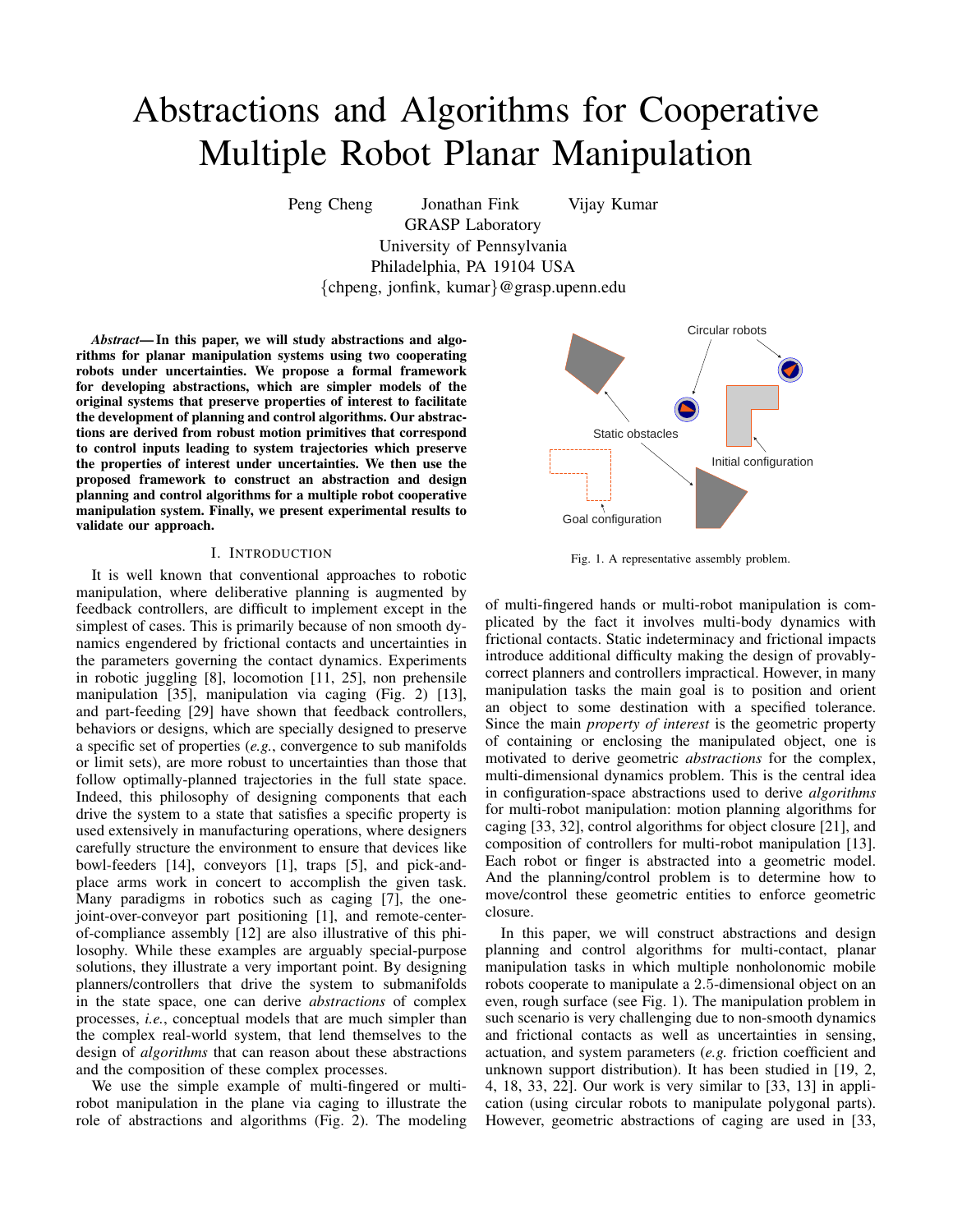

Fig. 2. Approaches to cooperative manipulation and multi-fingered grasping that rely on form or force closure [6, 23, 24, 26] are not as robust to uncertainties as *object closure*, in which the robots or fingers enclose or *xi* cage the object. Robots can approach (Fig. 2(a)), surround (Fig. 2(b)), cage (Fig. 2(c)) and manipulate or transport the object reliably using geometric abstractions associated with caging [13].

13], which require at least three robots and large operational space. Also, caging in [13] provides few guarantees on part orientation. In assembly tasks like the one in Fig. 1, it is hard to use caging to drive the part to a goal configuration within a specified tolerance in a constrained environment. The property preserved by our abstraction is neither enclosing nor caging, but to maintain contacts between two manipulation robots and the part. This idea is similar to stable pushing [18]. However, instead of preserving sticking contact between the part and a single pushing bar, we are using two robots to cooperatively manipulate the part by preserving contacts (either rolling or sliding) between both robots and part.

The remainder of the paper is organized as follows. Section II provides a formal framework of abstractions for the manipulation system. The multiple robot cooperative manipulation problem is described in Section III. Abstraction and algorithms for such system are provided in Section IV-B with a focus on abstraction. In Section V, we provide experimental results to validate the proposed approaches.

## II. ABSTRACTIONS OF MANIPULATION SYSTEMS

We define a manipulation system by the tuple,  $\mathcal{M}$  =  ${f, X, U, P, T}$ , where X denotes the state space, U the input space,  $P$  the space of (possibly time-varying) model parameters,  $T$  a finite time interval, and  $f$  the differential equation characterizing the flow of the system. To distinguish between the value of controls ( $u \in U$ ), parameters ( $p \in \mathcal{P}$ ) or state  $(x \in X)$  from the corresponding trajectories, we use the notation  $(\tilde{\cdot})$  to indicate histories or trajectories. Thus  $\tilde{u}$  is the input history, while  $\tilde{p}$  is the history of parameter variation and will be used to represent uncertainties. Given a control  $\tilde{u}$  :  $T \rightarrow U$ , a parameter history  $\tilde{p}$  :  $T \rightarrow \mathcal{P}$ , and an initial state  $x_0 \in X$ , the trajectory is given by  $\tilde{x}(x_0, \tilde{u}, \tilde{p}, t) =$  $x_0 + \int_0^t f\left(\tilde{x}(\eta), \tilde{u}(\eta), \tilde{p}(\eta)\right) d\eta, t \in \tilde{T}.$ 

We use  $\tilde{X}$  to denote the set of trajectories with all possible initial states, controls, and parameter histories. We now define the *property* of interest for the system that characterizes the successful execution of a task or subtask as a polymorphic characteristic function,  $\Phi : \tilde{X} \to \{0,1\}$ , which determines whether or not a trajectory of model  $\dot{M}$  satisfies the given property. It is polymorphic (in analogy to polymorphism in object-oriented programming [3]) because, as we will see, the property function can be used to characterize either the original model or its abstraction. We can also define a subset, a collection of trajectories,  $S \subset X$ , satisfying a given property:  $S = \{\tilde{x} \in \tilde{X} \mid \Phi(\tilde{x}) = 1\}.$  In particular, we will be interested in the trivial property,  $\Phi_0$ , that is satisfied by all trajectories



Fig. 3. The surjective map  $\Theta_j^i$  maps  $\tilde{X}_i$  to  $\tilde{X}_j$ .  $S_\alpha$ ,  $S_\beta$ , and  $S_\gamma$  are sets of trajectories preserving the properties  $\Phi_{\alpha}$ ,  $\Phi_{\beta}$ , and  $\Phi_{\gamma}$ .

satisfying the system equations for the model  $M$ . In this case,  $S = X$ . We now establish conditions under which a model  $\mathcal{M}_i$  is an abstraction of  $\mathcal{M}_i$  with respect to a property,  $\Phi$ . We use subscript  $i$  and  $j$  to distinguish components from model  $\mathcal{M}_i$  and  $\mathcal{M}_j$ . Thus,  $x_i \in X_i$  is a state in model  $\mathcal{M}_i$  and  $x_j \in X_j$  is associated with  $\mathcal{M}_j$ . To keep matters simple, we assume the system is time-invariant and the system dynamics are characterized by a vector of constant parameters for both models and we will omit the dependence on  $p$  in the discussion in this subsection. We construct  $\mathcal{M}_j$  so that the underlying state space  $X_j$  is an image of  $X_i$  under the surjective map  $\Theta_j^i$ . This in turn induces a map in trajectory space as shown in Fig. 3. We say that  $\mathcal{M}_i$  is a sufficient abstraction<sup>1</sup> of  $\mathcal{M}_i$ if, for any trajectory  $\tilde{x}_j(x_j, \tilde{u}_j, t)$  in  $S_j \subset \tilde{X}_j$  satisfying the property  $\Phi$ , there exist  $\tilde{u}_i$  and  $x_i \in X_i$  so that  $\Theta_j^i(x_i) = x_j$ and

$$
\Phi\left(\tilde{x}_j(\Theta_j^i(x_i), \tilde{u}_j, t)\right) = \Phi\left(\tilde{x}_i(x_i, \tilde{u}_i, t)\right) = 1.
$$
 (1)

A simple example of this sufficient condition is seen in fullyactuated, six degree-of-freedom robot arms. We frequently use kinematic abstractions  $(\mathcal{M}_i)$  and inverse-kinematics-based algorithms to plan tasks and trajectories for the tasks because we know that computed-torque-based nonlinear feedback controllers for the real dynamic system  $(\mathcal{M}_i)$  can be used to realize paths synthesized by simpler kinematic controllers. In other words, these two models satisfy the sufficient condition with respect to the trivial property  $\Phi_0$ .

#### III. COOPERATIVE PLANAR MANIPULATION

## *A. The task*

We consider the representative problem, depicted in Fig. 1, in which multiple robots are able to manipulate the object into the desired goal. The robots are position-controlled without force or contact sensors. They are able to sense the relative position and orientation of the object and coordinate via communication before manipulation. Because of latency in the network and imperfect sensing, the control during the pushing motion must be open-loop. This paradigm is typical of assembly tasks in industry where robot tasks often involve sequences of subtasks each involving sensing before the subtask, computation, followed by execution. Our goal is to design

<sup>&</sup>lt;sup>1</sup>One can also define necessary abstractions using a necessary condition in a similar way but since we will not use this concept, we will not discuss this further in this paper.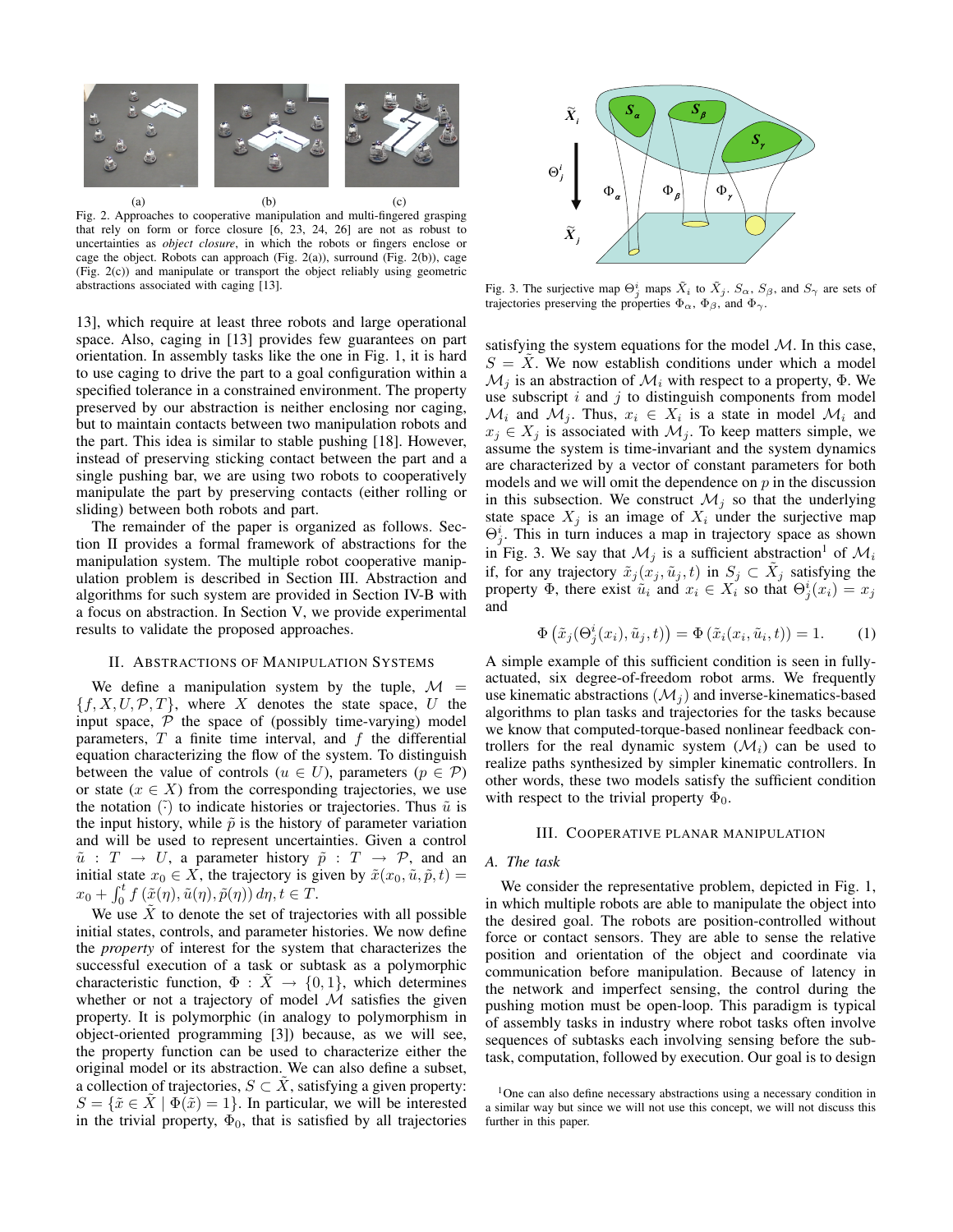

Fig. 4. Geometry and system with the inertial frame (left) and position vectors in the body-fixed frame (right). The object has three, unknown support points  $(i = 1, 2, 3)$  denoted by unfilled circles. The center of mass is denoted by  $\mathbf{o}$ , denoted by a filled circle. The contact point between the object and the robot is denoted by  $P_i$  with the inward-pointing normal  $n_i$ .

controls for multiple robots to manipulate the part to a given configuration within specified tolerances.

Alternative approaches based on force closure require force sensors which lead to expensive and unreliable hardware. Instead we use Roomba-like nonholonomic robots that are position-controlled to follow desired trajectories.

Accordingly, we restrict ourselves to the quasi-static regime where the inertial forces are small compared to the contact forces applied by the robots. Further, we use circular robots to simplify the geometry and the algorithms required for planning and control. Because the application of more than two frictional contacts always results in static indeterminacy we only use two robots at any given time.

#### *B. Modeling and notation*

Consider the representative part shown in Fig. 4. We adopt the frictional, three-point support model from [22] but recognize that these support points can change as the part moves and their locations are unknown. The robot(s) exhibit frictional, point contact with the object. All coefficients of friction are unknown but lie within a known set. The part geometry, its inertial properties, and the location of the center of mass are known.

The weight of the part,  $w = mg$ , is supported by three, unknown support points  $S_i$  ( $i = 1, 2, 3$ ) with coordinates  $(x<sub>i</sub>, y<sub>i</sub>)$ . The position and orientation of the part is denoted by  $q = (x, y, \theta)$  and its velocity in the inertial frame is  $\dot{q} = (\dot{x}, \dot{y}, \dot{\theta})$ . The body-fixed frame,  $x_l - y_l$ , has its origin at the center of mass  $o_l$ . The *j*th contact with the *j*th robot occurs at  $P_i$  whose position vector in the body-fixed frame is  $\vec{c_i}$ .

The robot velocity is  $\mathbf{v}_{R,j}$  while the velocity of the point  $P_j$  on the part is  $\mathbf{v}_{P,j}$ . The relative velocity at  $P_j$  is given by components  $(v_{n,j}, v_{t,j})$  denoting the separation velocity and sliding velocity respectively:

$$
v_{n,j} = (\mathbf{v}_{P,j} - \mathbf{v}_{R,j}).\vec{n}_j, v_{t,j} = (\mathbf{v}_{P,j} - \mathbf{v}_{R,j}).\vec{t}_j.
$$

The forces on the object include the normal forces  $w_i$ , the tangential frictional forces at support  $S_i$   $(f_{s,i,x}, f_{s,i,y})$ , as well as the robot-object contact force at  $P_j$ , with components  $(\lambda_{n,j}, \lambda_{t,j})$  along the inward-pointing normal  $\vec{n}_j$  and tangent  $\vec{t}_j$ .  $\mu_s$  is the coefficient of surface friction while  $\mu_c$  is the coefficient of friction at the robot-object contact.

## *C. Uncertainties*

Although we use the three-point support model to predict the force distribution, we allow the support points  $S_i$  to vary. They are chosen to lie within a specified set  $E<sub>s</sub>$  with the constraint that the center of mass falls within the support triangle.

The friction coefficients between the part and the support and between the part and robots are unknown, but they are assumed to belong to a known, compact set  $E_f$ .

must be modeled. The errors in positioning and orienting are denoted by  $E_t$  and  $E_\theta$ .  $E_d$  denotes the errors on the relative *xg* object/part and the errors in controlling individual robots The errors in sensing the position and orientation of the positions of the robots. In our case, since this is related to the sensing error,  $E_d = 2E_t$ . We use  $E_v$  to denote the error in relative velocity.

# *D. Quasi-static model for planar manipulation*

The non negative normal force at  $S_i$  denoted by  $w_i$  are uniquely determined from the force equilibrium in the vertical (out-of-plane) direction and the coordinates of the support points:

$$
\sum w_i = w, \sum w_i \vec{s}_i = 0. \tag{2}
$$

The force-balance equations (forces and moments about  $o_l$ ) in the plane are:

$$
W_n(q)\lambda_n + W_t(q)\lambda_t = w_s \tag{3}
$$

where  $\lambda_n = [\lambda_{n,1}, \lambda_{n,2}]^T$  and  $\lambda_t = [\lambda_{t,1}, \lambda_{t,2}]^T$  and  $w_s = \sum_{i=1}^3 w_{s,i}$  is the resultant support wrench. The wrench matrices  $W_n$  and  $W_t$  are given by:

$$
W_n = \begin{bmatrix} \vec{n}_1 & \vec{n}_2 \\ \vec{c}_1 \times \vec{n}_1 & \vec{c}_2 \times \vec{n}_2 \end{bmatrix}, W_t = \begin{bmatrix} \vec{t}_1 & \vec{t}_2 \\ \vec{c}_1 \times \vec{t}_1 & \vec{c}_2 \times \vec{t}_2 \end{bmatrix}
$$

We write the tangential sliding velocity as the difference of two non negative quantities:

$$
v_{t,j} = v_{t,j}^+ - v_{t,j}^-.
$$
 (4)

We can now write the following complementarity conditions [30]:

$$
0 \le v_{n,j} \cdot n_j \perp \lambda_{n,j} \ge 0. \tag{5}
$$

$$
0 \le v_{t,j}^+ \perp \lambda_{n,j} \mu_c + \lambda_{t,j} \ge 0 \tag{6}
$$

$$
0 \le v_{t,j}^- \perp \lambda_{n,j} \mu_c - \lambda_{t,j} \ge 0. \tag{7}
$$

Note that Equations (2-7) provide a comprehensive description of the system independent of whether each contact is separating, rolling or sliding [34]. Although the uniqueness and existence properties for this set of equations has not been established for the general case, it is possible to show that under conditions of *positive-linear independence* [28], there is a unique solution. This is discussed again in the next section.

#### *E. Practical considerations*

In order to ensure the quasi-static assumption is satisfied, we must ensure that the kinetic energy of the object never exceeds the energy that can be dissipated due to friction in some small time interval. Specifically, we are concerned with errors in sensing  $E_t$  and  $E_\theta$  and we want to make sure that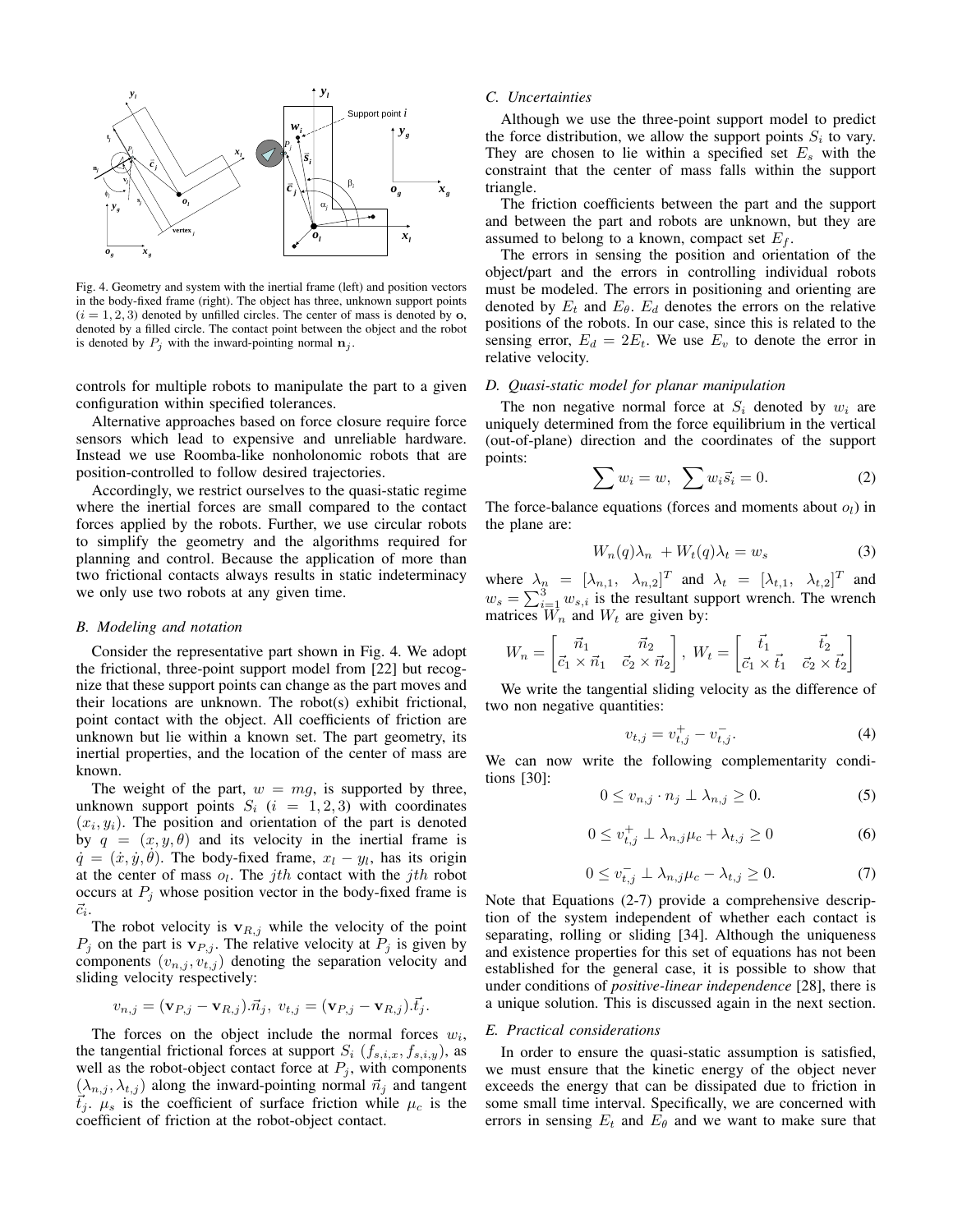the kinetic energy of the object does not cause it to translate more than  $E_t$  or rotate more than  $E_{\theta}$ . Accordingly we require

$$
\dot{x}^2 + \dot{y}^2 \ll E_t g \mu_s \qquad R \dot{\theta}^2 \ll E_\theta g \mu_s. \tag{8}
$$

which in turn restricts the velocity of our robots. Second, we cannot require forces that exceed the maximum frictional force or traction between the robot and the support surface.

$$
\sqrt{\lambda_{n,i}^2 + \lambda_{t,i}^2} < t_{\text{max}} \tag{9}
$$

The robot sensors and controllers, their dynamic properties and the properties of the object will impose further constraints. To ensure robustness to communication latencies and delays we assume that all robots coordinate their execution but do not exchange state information during the manipulation task. The robots used for experiments are approximately 8 Kg. We choose an L-shaped object for manipulation whose mass is around 2.5 Kg. The coefficients of friction are  $\mu_s$  =  $0.08 \pm 0.02$  and  $\mu_c = 0.6 \pm 0.02$ . In order to satisfy Eq. (8), robot speeds are restricted to approximately  $10 \pm 1$  cm/sec with positioning errors of  $E_t = 2$  cm and orienting errors of  $E_{\theta} = 5^{\circ}$ . As we will see, only those motion primitives that result in a contact force less than  $t_{\text{max}} = 5$  N are allowed.

# IV. ABSTRACTION AND ALGORITHMS FOR COOPERATIVE PLANAR MANIPULATION

In this section, we will focus on using the proposed abstraction framework in Section II to construct a simple kinematic sufficient abstraction for the original complex quasistatic model in Section III-B. Then, we will briefly describe the planning and tracking control algorithms using such abstraction.

## *A. Overview and purpose of abstraction*

With the notation of Section II, the original complex quasi-static model in Section III-B is represented by  $\mathcal{M}_i =$  $\{f_i, X_i, U_i, \mathcal{P}_i, T_i\}$ , where  $f_i$  is given in Equations (2-7),  $X_i$ includes all configurations of the robots and part,  $U_i$  includes all the inputs  $\{v_i, \phi_i, n_i, c_i\}$  for robots,  $\mathcal{P}_i$  includes all system parameters (part geometry, friction coefficients  $\mu_s$  and  $\mu_c$ , and three support points  $\{x_i, y_i\}$ , and  $T_i$  includes the time intervals of arbitrary length.

The objective of abstraction is to be able to predict the motion of the part via an efficient approximation of the reachable set. Since the original system has complicated motion behaviors under uncertainties in sensing, actuation, and system parameters, (*e.g.* unknown and changing three support points), it is impossible to compute a reachable set approximation for general inputs. Instead, we construct an abstraction model, which consists the motions of a finite set of *robust motion primitives* for which the following properties of interest are satisfied and preserved under uncertainties such that their reachable sets can be computed.

1) Two contacts between the robots and part, *i.e.*,.

$$
\lambda_{n,j} > 0, j = 1, 2. \tag{10}
$$

2) Straight line motion at speeds that imply quasi-static dynamics, (Eqs. 8 and 9).

In other words, for a trajectory  $\tilde{x}_i : [0, t_f] \to X_i$ , the property function  $\Phi$  returns 1 if Eqs. 10, 8 and 9 are satisfied for any  $t \in [0, t_f].$ 

A robust motion primitive for the model  $\mathcal{M}_i$  is a nominal control  $\tilde{u}_i : [0, t_f] \to U_i$  with  $\tilde{u}_i(0) = u_0$  and nominal  $x_0 \in$  $X_i$  such that with respect to nominal parameter history  $\tilde{p}_i \in \mathcal{P}_i$ and  $\tilde{p}_i(0) = p_0$ 

$$
\Phi(\tilde{x}_i(x_0 + \delta x_i, \tilde{u}_i + \delta u_i, \tilde{p}_i + \delta \tilde{p}_i, t)) = 1 \tag{11}
$$

for  $t \in [0, t_f]$  and uncertainties  $\delta x_i$  in sensing,  $\delta u_i$  in actuation, and  $\delta \tilde{p}_i$  in system parameters.

After constructing a finite set of robust motion primitives, the resulting sufficient abstraction model  $\mathcal{M}_j$  =  $\{f_j, X_j, U_j, \mathcal{P}_j, T_j\}$  will be:  $f_j$  only include kinematic part of  $f_i$ .  $X_j$  is still the same as  $X_i$  under the identify map  $\Theta_j^i$ .  $U_j$  is a discrete subset of  $U_i$ , each of which corresponds to a resulting motion of a robust motion primitive.  $T_i$  only includes a set of time intervals of specific length corresponding to each input in  $U_j$ .

Because the dynamics of  $\mathcal{M}_j$  are invariant (or robust) to the three support points and friction coefficient, we are able to ignore the three point support parameters and friction coefficients in the system parameter set  $P_j$ . This greatly reduces the uncertainty in the abstraction model.

While we will use the specific example and parameters described in Section III-E in our development, the same ideas are extensible to *any* planar object and to any set of position controlled robots.

## *B. Construction of robust motion primitives*

The fundamental question in searching for robust motion primitives is to whether the properties of interest are preserved over continuous uncertainty sets. This is a very challenging verification problem for which the state-of-the-art does not include a solution for general systems [15]. Instead, motivated by recent work on sampling-based verification and falsification [10], we use the numerical Monte Carlo simulation method to construct robust motion primitives by checking whether the properties of interest are preserved with respect to a finite number of samples. This at least provides us with a computational tool for complex manipulation systems.

The construction process is carried out in the following steps:

- 1) Sample  $\tilde{u}$  from  $U_i$  and  $x_0$  from  $X_i$ .
- 2) Check whether  $\Phi(\tilde{x}(x_0, \tilde{u}, \tilde{p}, 0)) = 1$ .
- This step check whethers  $\Phi$  is satisfied at the starting moment by solving the Mixed Complementarity Problem defined by Eqs. 2-7. Theoretically, there are no results on the uniqueness and existence of the solution for the quasi-static problem with multiple rigid bodies under two pushing contact. So, when there is no solution for a given manipulation, we simply say that  $\Phi$  is not satisfied. When multiple solutions are observed, we say that  $\Phi$  is preserved if it is satisfied in all solutions.
- 3) Check whether  $\Phi(\tilde{x}(x_0 + \delta x, \tilde{u} + \delta u, \tilde{p} + \delta \tilde{p}, 0)) = 1$  for uncertainties  $\delta x$ ,  $\delta u$ , and  $\delta \tilde{p}$ .

This step checks whether the properties of interest are satisfied at the starting moment with respect to uncertainties in sensing, actuation, and system parameters. We consider the uncertainties in the three support points, robot velocity magnitude, and friction coefficients that are chosen from three bounded continuous sets. We first generate a finite set of three support point samples,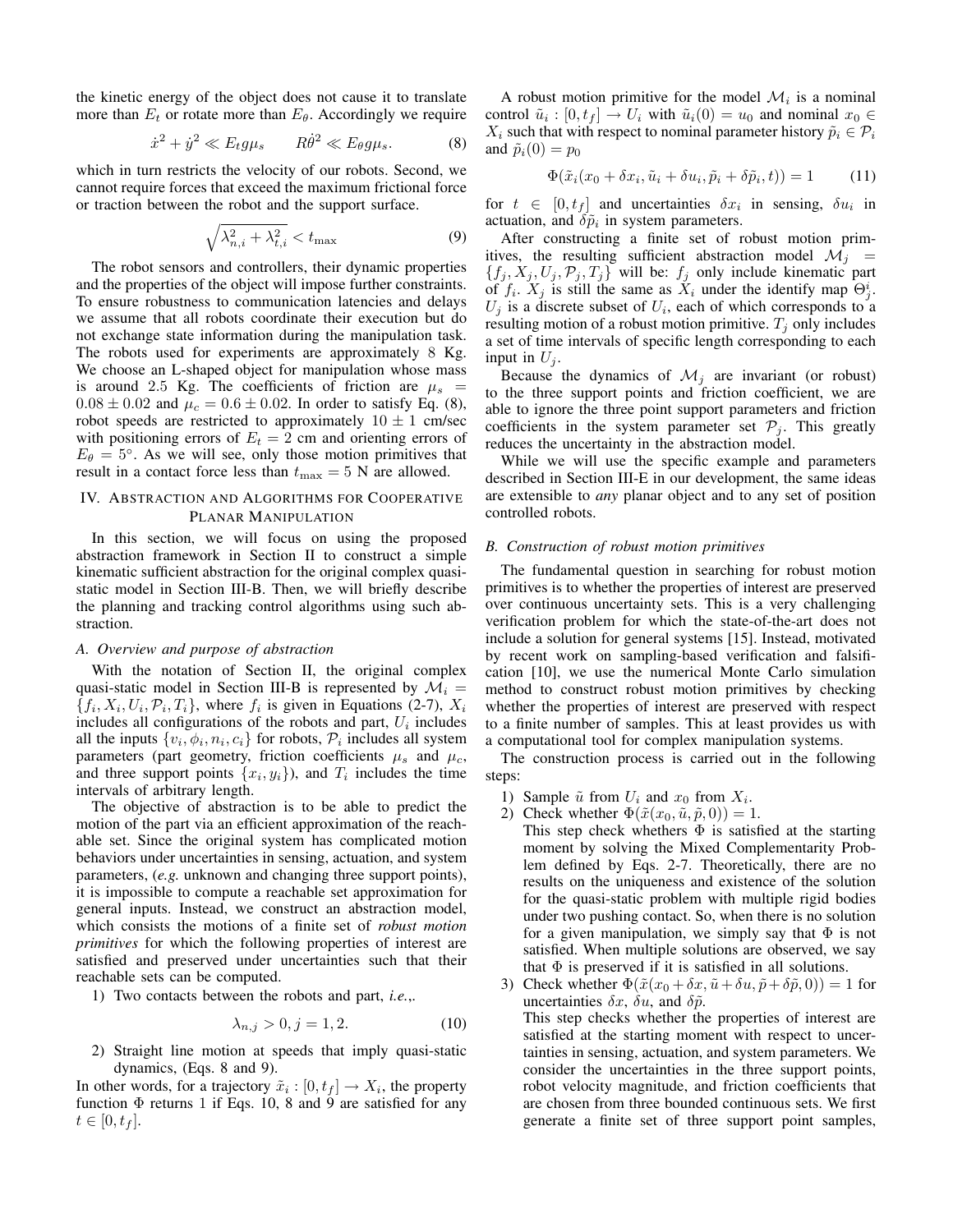

Fig. 5. Robust translational ([1]-[4]) and rotational ([5], [6]) motion primitives

velocity samples, and friction coefficient samples, and then use the procedure in (2) to check whether  $\Phi$  is satisfied for all these samples. If true, the manipulation is identified as robust; otherwise, it is non robust.

4) Check whether  $\Phi(\tilde{x}(x_0 + \delta x, \tilde{u} + \delta u, \tilde{p} + \delta \tilde{p}, t)) = 1$  for uncertainties  $\delta x$ ,  $\delta u$ , and  $\delta \tilde{p}$  in at a finite set of discrete times  $t \in [0, t_f]$ .

This step checks whether  $\Phi$  is preserved over the entire duration of a robust motion primitive. The time interval is a bounded continuous set.

Note that for a high dimensional input space, this search process is very computationally expensive. However, we only need such a computation once in the preprocessing. Alternatively, in this paper, we use a set of candidates for robust motion primitives from human intuition instead of random samples.

#### *C. Constructed robust motion primitives*

Robust motion primitives for an L-shape part are shown in Fig. 5 (see detailed parameters in Section V). We will now analyze the reachable sets of these primitives under uncertainties, which will help design of the tracking control along a given path.

Abstraction reduces the uncertainties due to the friction coefficient, intermittent contact, and unknown three support points. Uncertainties in sensing still exist and cause the part to vary from its nominal trajectory. However, the preserved properties in the abstraction enable us to predict the motions of the part under these uncertainties by estimating the bounds on their reachable set. In the following, we will compute bounds on these variations as a function of pushing distance  $d$  based on kinematic analysis of the abstraction model. These bounds will help to design planning and tracking control algorithms on top of the abstraction model.

*1) Bounding the reachable set for the motion in Fig. 5[1-4]:* The concept is illustrated with the example shown in Fig. 6. When the intermittent frictional contact modes switch from the left to the right, the maximal offset in  $y$  is generated by the following situation. We will assume that two robots push with the same nominal velocity  $v$  along the positive  $x$  direction with nominal separation distance  $d_s$ . Initially, the top and bottom robots respectively have rolling  $(R)$  and sliding  $(S)$  contacts (Fig. 6.1). When the coordination errors between two robots results in an error of  $E_d$  (Fig. 6.2), the contact modes switch to S (top) and **R** (bottom) (Fig. 6.3). Then, when the errors drive



Fig. 6. The position offset in  $y$  caused by intermittent contact modes from the left to the right, in which R and S respectively stand for rolling and sliding.



Fig. 7. Constant contact modes cause maximal changes of the configuration.

that an offset in  $y$  has been generated (Fig. 6.4). Furthermore, the robots back to their nominal separation, it can be observed when such switching pattern is executed multiple times, the offset in  $y$  will be accumulated.

More generally, if both contacts are not on the same edge, the top and bottom contact points are on edges respectively with orientation  $\gamma_1$  and  $\gamma_2$ . The vector from the top contact point to the bottom has length l and angle  $\chi$ . We have the following upper bounds over the whole pushing distance  $d$ ,

$$
y \in [-\max(\Delta d_1 \sin \gamma_1, \Delta d_2 \sin \gamma_2)] \frac{E_v d}{4E_d v} - E_t,
$$
  

$$
\max(\Delta d_1 \sin \gamma_1, \Delta d_2 \sin \gamma_2) \frac{E_v d}{4E_d v} + E_t].
$$
 (12)

Similarly, the reachable sets of x and  $\theta$  are respectively bounded by

$$
x \in [-E_d + d, E_d + d],\tag{13}
$$

$$
\theta \in [-E_{\theta} - \tan^{-1} \frac{E_d}{d_s - E_d}, E_{\theta} + \tan^{-1} \frac{E_d}{d_s - E_d}].
$$
 (14)

*2) Bounding the reachable set for the motion in Fig. 5 [5- 6]:* The reachable set under this pushing is also bounded by analyzing the potential contact model switching patterns.

In Fig. 7, when the top and bottom contacts are respectively always rolling and sliding,  $x$  reaches its maximal value, which is less than  $d + E_d$ . Similarly, x is larger than  $-d - E_d$  when the top and bottom contact modes are respectively sliding and rolling. Therefore, we have

$$
x \in [-d - E_d, d + E_d],\tag{15}
$$

$$
\theta \in [-E_{\theta}, \tan^{-1} \frac{2d + d_h + E_d}{d_s - E_d} - \tan^{-1} \frac{d_h - E_d}{d_s + E_d} + E_{\theta} = \Delta \theta],
$$
  
\n
$$
y \in [-c_2(\sin(\alpha 2 + E_{\theta}) - \sin(\alpha 2 - \Delta \theta - E_{\theta})) - E_t,
$$
  
\n
$$
c_1(\sin(\alpha 1 + E_{\theta}) - \sin(\alpha 1 - \Delta \theta - E_{\theta})) + E_t],
$$
\n(17)

in which  $d_h$  is the horizontal distance between two contact points at the starting moment of the manipulation in Fig. 7.1.

#### *D. Planning and tracking control algorithms*

For the  $L$  shape part in this paper, the four robust translation motion primitives and two robust rotational motion primitives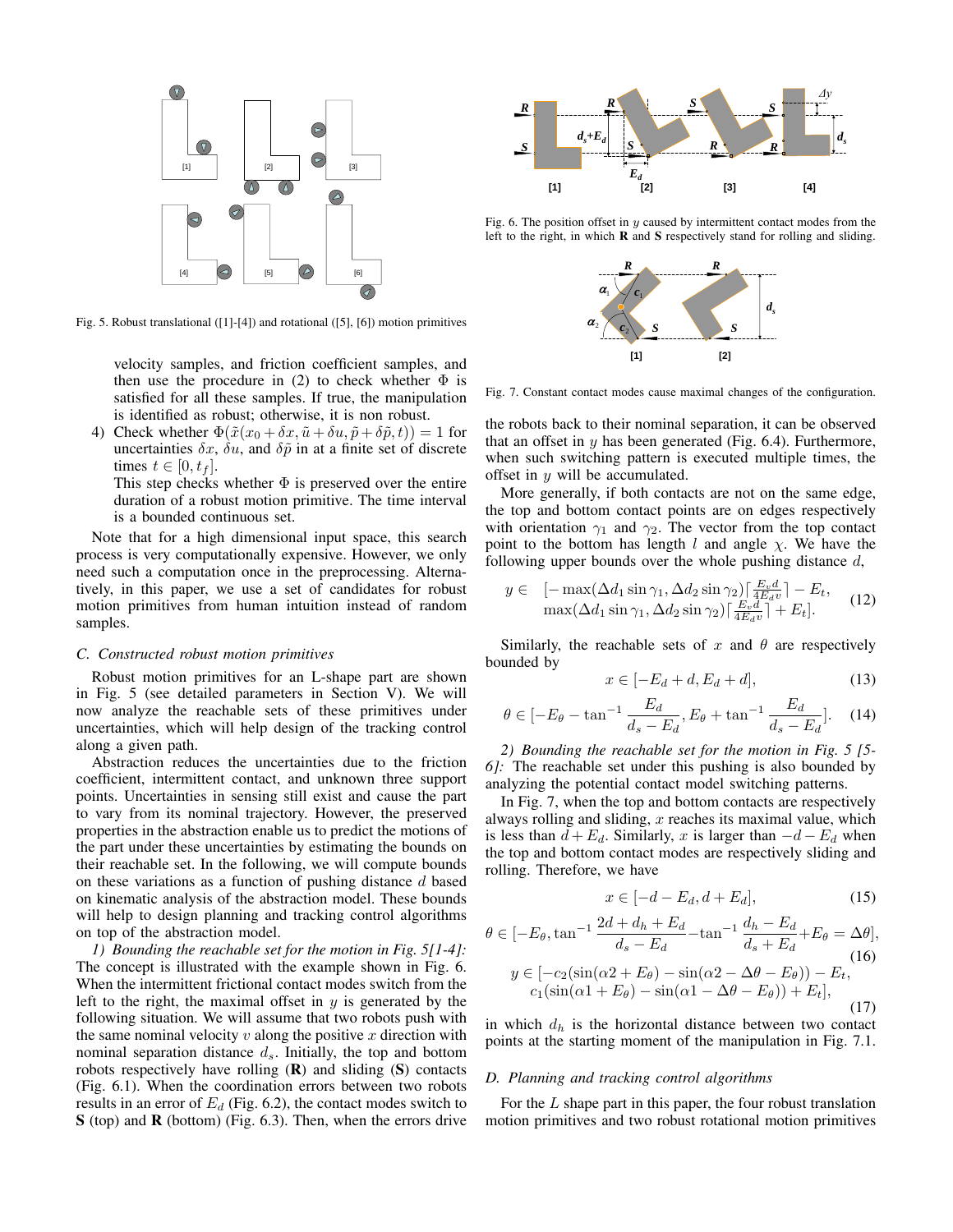in Section IV-C are sufficient to achieve small time local controllability of the part.

For a general polygonal shape part, we need three translational robust motion primitives and two rotational motion primitives to achieve the small time locally controllable property. Any two of them should not be collinear and the dot product of three direction vectors should be negative. Two rotational motion primitives should be in opposite directions.

Given a path with a given tracking precision  $E_p$ , we are able to iteratively track the path using these motion primitives. In each iteration, we compute the pushing distance  $d$  for a given robust motion primitive with respect to the required tracking precision. The reachable set of the part after pushing distance  $d$ should be bounded inside the  $E_p$ -neighborhood of the nominal trajectory. After the pushing, if the part is off the nominal path, robust motion primitives are used to push the part back to the nominal trajectory. In this way, we are able to track any given path with precision up to the sensing and actuation limit.

With this tracking control algorithm, we solve the challenging cooperative manipulation problem by first using a sampling based path planning algorithm, *e.g.* PRM [16] or RRT [17], to compute a collision-free path and then execute by path tracking that relies on robust motion primitives.

## V. EXPERIMENTAL RESULTS

We have collected experimental results to demonstrate both the validity of robust motion primitives for mobile robot manipulation as well as the effectiveness of these primitives applied to manipulation/assembly tasks. First, we demonstrate that robust motions (due to the definition in Section IV-B) are feasible for our system then we go on to validate the reachable sets for the primitives derived in Section IV-C. Because we have a conservative estimate of the set of states that can be reached by applying a motion primitive, we can construct a tracking control system that can use robust motion primitives to follow an arbitrary path. Finally, we demonstrate that a simple planning algorithm in conjunction with these techniques can be used to complete a cooperative manipulation task.

#### *A. System parameters for the experimental platform*

All experiments are conducted on a multi-robot testbed [20] utilizing a team of small differential drive robots (radius 0.15m) and an overhead tracking system for localization of both the manipulated object and the robots. The position and orientation sensing error due to the tracking system are respectively  $E_t = 2$ cm and  $E_\theta = 5^\circ$ . Each robot is controlled using a feedback linearization scheme to tow along a desired trajectory but there is no feedback of relative state information. In other words, while each robot is controlling its own state to execute a straight line maintaining the abstraction in Section IV-A, the cooperative manipulation primitive is executed in an open loop fashion. This introduces additional error in their relative position control bounded by  $E_d = 4$ cm. Each robot is able to control its velocity within an error of  $E_v = 1$  cm/s.

As mentioned earlier, the robots are manipulating an Lshape with a characteristic length of 1m, mass of 2.5Kg, and an approximate coefficient of friction with the floor of  $\mu_s = 0.08$ . Each robot has a mass of 8.6Kg and coefficient of friction with the L-shape of  $\mu_c = 0.6$ .

|          | $vert_1$ | S <sub>1</sub> | $v_1$ | ω1     | $vert_2$     | S <sub>2</sub> | v <sub>2</sub> | $\varphi_2$ |
|----------|----------|----------------|-------|--------|--------------|----------------|----------------|-------------|
| $+ X$    | 5        | 0.9            | 0.1   | 0.0    | $\mathbf{D}$ | 0.1            | 0.1            | 0.0         |
| + Y      |          | 0.7            |       | 0.0    |              | 0.1            | 0.1            | 0.0         |
| $-X$     |          | 0.1            | 0.1   | 0.0    | 3            | 0.3            | 0.1            | 0.0         |
| - Ү      |          | 0.1            |       | 0.0    |              | 0.3            | 0.1            | 0.0         |
| $\theta$ |          | 0.1            |       | $-0.7$ |              | 0.1            | $0.1\,$        |             |
| - 0      | 5        | 0.9            |       | 0.7    | 3            | 0.3            |                | 0.7         |

#### TABLE I

DETAILS FOR OUR ROBUST MOTION PRIMITIVES, IN WHICH  $s_1$  AND  $s_2$ ARE MEASURED IN m,  $\phi_1$  AND  $\phi_2$  ARE IN rad, AND  $v_1$  AND  $v_2$  ARE IN m/s.

#### *B. Non-robust motions*

To highlight the advantage of using robust motion primitives, Fig. 8 depicts non-robust manipulations. Two-point contact is not maintained in these non-robust examples and the motion is unpredictable under the uncertainty inherent to the system. On the other hand, as we will now show, the result of robust motion primitives can be analytically bounded based on the assumptions of system uncertainty.



Fig. 8. Non-robust motion primitives.

# *C. Validation of reachable sets*

To compute the bounds on the reachable sets due to motion primitives on the L-shape, we must evaluate the equations presented in Section IV-C. For translation, there is a nonlinear system of equations that must be solved numerically. Other than this step, the rest of the calculations are straight forward given the parameters of the primitive and the uncertainty of the system. Each motion primitive is parameterized as specified in Fig. 5 with the values in Table I. Additionally, the reachable set is a function of the pushing distance  $d$ .

We conducted several trials with different configurations of the two canonical manipulation primitives for translation and rotation to show that the resulting trajectories of the manipulated object always lie within the computed bounds. Fig. 9 depicts the part trajectories under different robust manipulation primitives to demonstrate that the final part positions lie within the analytically calculated bounds. Tables II and III provide details on the reachability sets for two sample motion primitives.

We have observed that in experiments, the motion primitives nearly always overshoot the upper bound along the direction of the desired motion. This is the result of assuming a kinematically controlled robot when there are, in fact, acceleration limits. However, it is a simple task to account for this with adequately enlarged reachability bounds or better low-level position control.

## *D. Validation of the tracking control*

Since, for a given motion primitive and pushing distance d, we can calculate bounds the reachable set of the part, it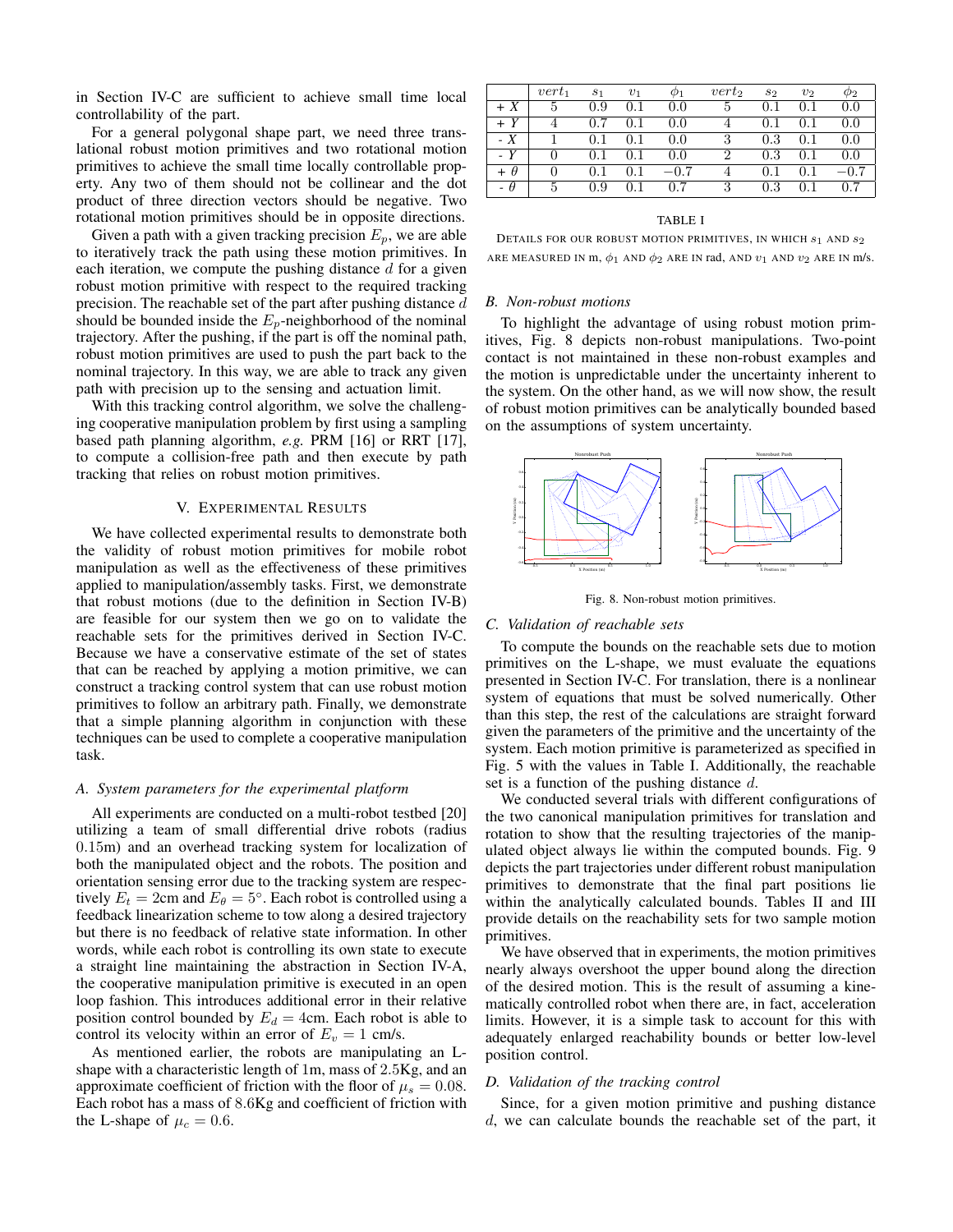

Fig. 9. Part trajectories respectively due to four configurations of the translation primitive  $(\pm x, \pm y)$  and two configurations of the rotation primitive  $(\pm \theta)$ overlaid on a sampling of the reachable set.

| Positive $X$ |      |         |                            | Positive Y |         |      |          |
|--------------|------|---------|----------------------------|------------|---------|------|----------|
|              | x(m) | y(m)    | $\sqrt{\circ}$<br>$\theta$ |            | x(m)    | y(m) | $\theta$ |
| Predicted    |      |         |                            | Predicted  |         |      |          |
| Max          | 1.02 | 0.13    | 8.40                       | Max        | 0.19    | 1.02 | 8.67     |
| Min          | 0.98 | $-0.13$ | $-8.40$                    | Min        | $-0.19$ | 0.98 | $-8.67$  |
| Measured     |      |         |                            | Measured   |         |      |          |
| Avg          | 1.05 | 0.01    | $-0.11$                    | Avg        | 0.01    | 1.05 | $-0.11$  |
| Max          | 1.06 | 0.02    | 1.72                       | Max        | 0.02    | 1.06 | 1.72     |
| Min          | 1.04 | $-0.01$ | $-1.32$                    | Min        | $-0.01$ | 1.04 | $-1.32$  |

TABLE II

BOUNDS ON ROBUST TRANSLATION PRIMITIVE OVER FOUR TRIALS

is possible to design a tracking control algorithm that can efficiently follow a path within an  $E_p$ -neighborhood. Such a tracking controller can be thought of as a hybrid system that switches between modes for (1) correcting orientation to align the part tangent to path, (2) providing correction perpendicular to the path, and (3) pushing the part along a segment of the path. Each mode must ensure that  $d$  is chosen such that the reachable set after pushing will lie within  $E_p$ of the path while attempting to minimize tracking error or maximize distance traveled along the path. Thus the tracking controller will employ larger magnitude pushes along paths with larger  $E_p$ -neighborhoods.

Transitions between robust primitives are currently handled by a simple circular trajectory that each robot can follow to reach the initial conditions necessary to begin the next desired robust motion primitive. A less conservative but more general approach for transitioning between primitives in a complex environment is a challenging problem that we will address in

|           |         | Positive $\theta$ |                            | Negative $\theta$ |         |         |                      |
|-----------|---------|-------------------|----------------------------|-------------------|---------|---------|----------------------|
|           | x(m)    | y(m)              | $\int^{\circ}$<br>$\theta$ |                   | x(m)    | y(m)    | $\theta$ ( $\circ$ ) |
| Predicted |         |                   |                            | Predicted         |         |         |                      |
| Max       | 0.56    | 0.21              | 42.47                      | Max               | 0.27    | 0.49    | 4.58                 |
| Min       | $-0.58$ | $-0.19$           | $-4.58$                    | Min               | $-0.31$ | $-0.44$ | $-47.50$             |
|           |         | Measured          |                            | Measured          |         |         |                      |
| Avg       | $-0.02$ | $-0.07$           | 40.11                      | Avg               | 0.01    | $-0.01$ | $-37.07$             |
| Max       | $-0.00$ | $-0.06$           | 43.14                      | Max               | 0.02    | 0.00    | $-34.38$             |
| Min       | $-0.03$ | $-0.08$           | 37.87                      | Min               | $-0.01$ | $-0.03$ | $-41.37$             |

TABLE III BOUNDS ON ROBUST ROTATION PRIMITIVE OVER SEVEN TRIALS



Fig. 10. Example of tracking control with robust motion primitives along a plan with small collision free zone. The bounding box for the reachability set of each translational push is shown.



Fig. 11. Trajectory of L-Shape while being pushed along planned obstacle free path with robust motion primitives.

## future work.

Fig. 10 depicts an example path with a relatively small  $E_p$ neighborhood to show how the tracking controller must use a sequence of pushes and corrections to accurately follow the path.

## *E. Validation with a manipulation task*

Finally, we solve the multiple robot manipulation problem in which two robots must cooperatively push a part from an initial to goal configuration though an environment with obstacles such as that shown in Fig. 1.

We use a sample-based algorithm, such as PRM or RRT, to generate a collision-free path from the initial configuration to the goal configuration which is then tracked with robust motion primitives. Snapshots of the experimental results are shown in Fig. 12, in which the solid piecewise-linear line connecting the initial and goal configurations is the collision free path from the path planning, the curves followed by the robots are the nominal controls to achieve robust motion primitives, and the wire-frame rectangular box represents a virtual obstacle. Fig. 11 shows the resultant trajectory of the L-shape during manipulation.



Fig. 12. Snapshots of cooperative manipulation of the L-shape part with two robots

## VI. CONCLUSION

In this paper, we proposed a framework to develop abstractions for quasi-static manipulation tasks with uncertainty arising primarily from friction and unknown support points